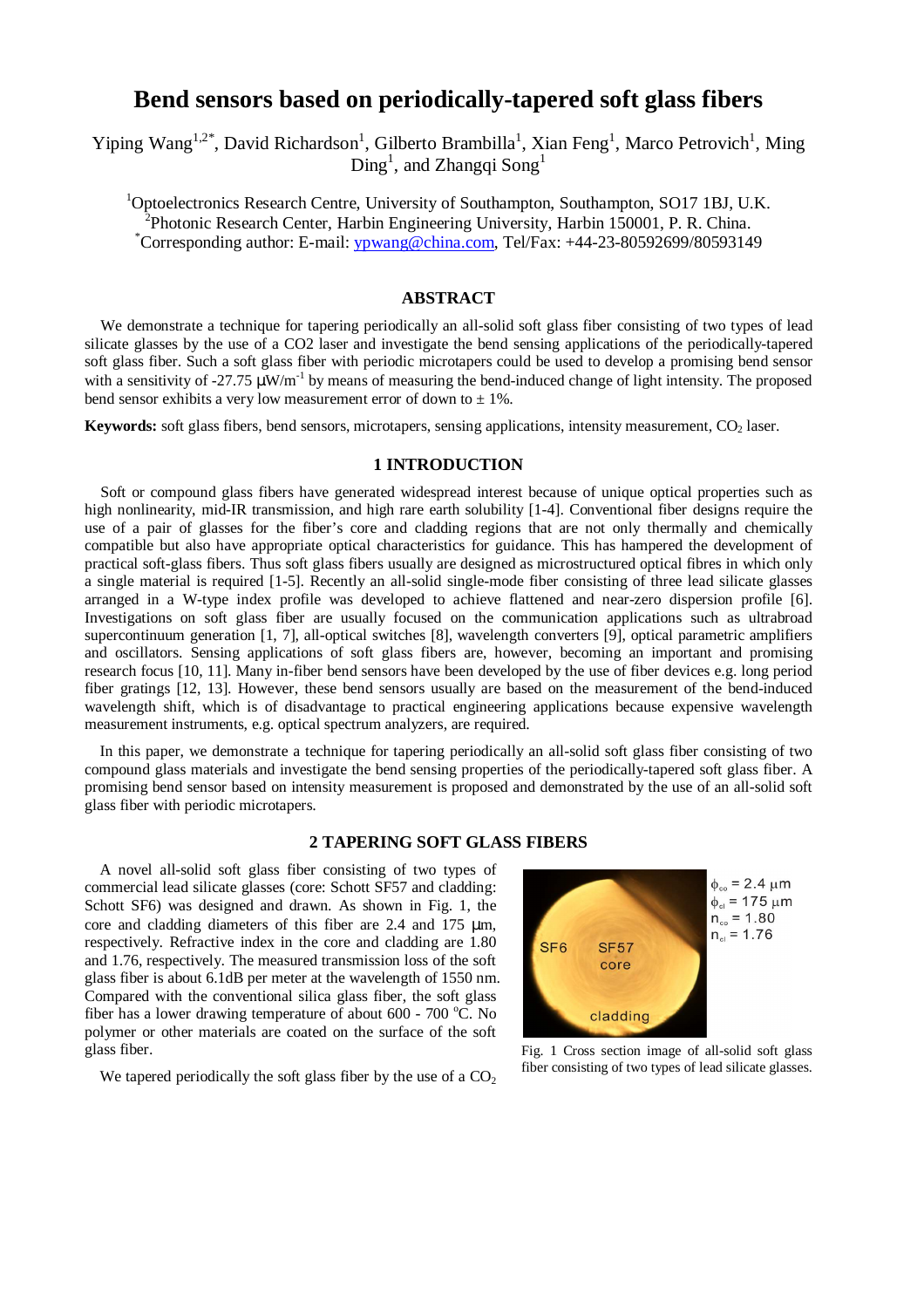laser grating writing system illustrated in Figure 3 in Ref.[14]. One end of the fiber was fixed, and another end was attached by a small weight of about 10 g to provide a constant stretch force. A focused laser beam with a power of 2.8 W irradiated on the soft glass fiber for 120 second, thus inducing high temperature in the fiber. As a result, the fiber was tapered due to the high-temperature-induced softening of the glass and the stretch force applied. Then the laser beam was moved by a distance of 300 µm along the fiber axis to irradiate another segment of the fiber and to taper the fiber again. Such tapering process was repeated 20 times. Consequently, periodic microtapers were created on the soft glass fiber, as shown in Fig. 2. Although the distance of the laser beam moving along the fiber axis is 300 µm, the actual period of microtapers is 390 µm due to the taper-induced elongation of the fiber. And each microtaper has a waist diameter of 140 µm. The soft glass fiber employed has a length of 1 m. The mircotapers were created at the middle segment of the fiber.



Fig. 2 Image of the soft glass fiber with periodic microtapers.

 During the fiber tapering, the taper-induced attenuation was monitored by employing a super-continuum light source and an optical spectrum analyser (OSA, YOKOGAWA AQ 6370). Light from the source was directly launched into the soft glasss fiber via butt-coupling and another end of the fiber was directly connected to the OSA. The first microtaper induced an attenuation of 2.2 dB. The second microtaper induced a smaller attenuation of 1.4 dB. It is interesting to observe from Fig. 3(b) that the attenuation induced by each microtaper decrease gradually with the increased number of microtapers. As shown in Fig. 3(a), a total attenuation of about 9.3 dB was induced within the whole measured wavelength range from 600 to 1700 nm after the  $20<sup>th</sup>$  microtapers was created. Provided more tapers are fabricated in the fiber, the total attenuation induced by microtapers hardly increase.



Fig. 3 (a) Light intensity measured at the output end of the soft glass fiber before tapering and after the  $20<sup>th</sup>$  taper was fabricated; (b) Evolution of the measured intensity at the wavelength of 1550 nm with the increased number of tapers.

 As well-known, periodic microtapers in conventional glass fiber will induce a long period fiber grating (LPFG) [15, 16]. However, no wavelength-dependent attenuation was observed within the broad wavelength range from 600 to 1700 nm in our experiments, as shown in Fig. 3(a). In other words, no LPFG was induced in our soft glass fiber with periodic microtapers. The reason of this is the soft glass fiber has a very large difference of 0.04 between refractive index in the core and cladding. Such an index difference requires that the period of designed LPFGs must be less than 43 µm to observe the wavelength-dependent attenuation within the wavelength range of less than 1700 nm. However, the period of the achieved microtapers is 390  $\mu$ m in our experiments. And the CO<sub>2</sub> laser beam cannot be used to fabricate microtapers with a period of less than 43 µm because the laser beam has a large focus size of about 100 µm.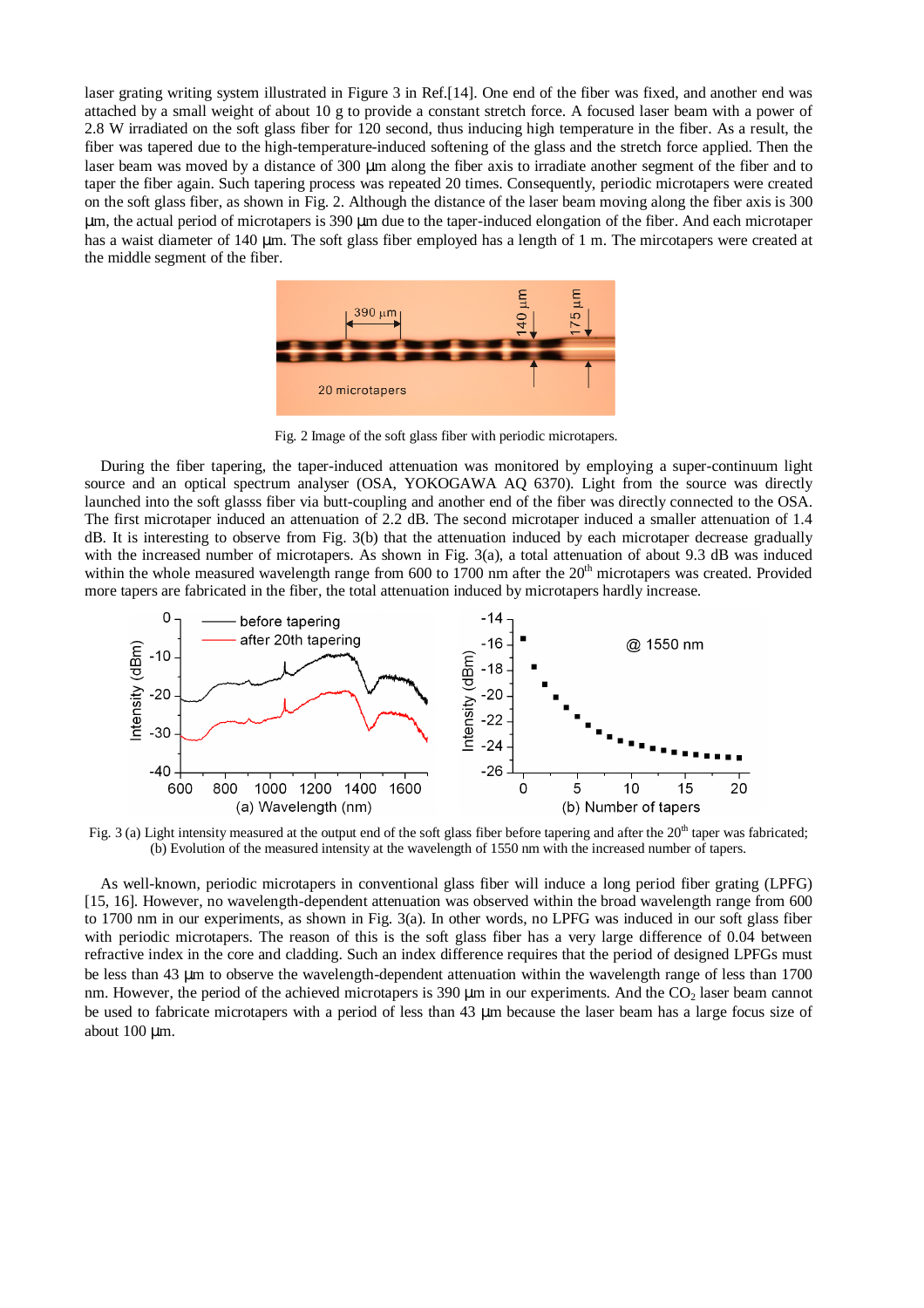## **3 BEND SENSORS**

We investigated the bending properties of the periodicallytapered soft glass fiber by the use of an experimental setup illustrated in Fig. 4. The left end of the soft glass fiber with 20 periodic microtapers was fixed, and the right end was moved toward the left side to bend the tapered fiber. Single-wavelength (1550 nm) light from a tunable laser source (Photonetics TUNICS-SW) was launched into the tapered fiber via buttcoupling and the output light was measured with a two-channel power meter (IQS-1600 Power Meter Modules). In practice, the input light could be tapped with a 10:90 fiber coupler and be measured with the second channel of the power meter to provide intensity referencing.



Fig. 4 Experimental setup for measuring the bending properties of the periodically-tapered soft glass fiber.

The curvature of the tapered fiber during the bending can be approximately expressed by

$$
c = \frac{1}{R} \cong \sqrt{24x/L^3} \tag{1}
$$

where *R* is the radius of the bent fiber, *x* is the movement of the moveable fiber end, and  $L = 120$  mm is the length of the bent fiber segment. In our experiments, the maximum movement of the moveable fiber end is  $x = 3$  mm. As shown in Fig. 5(a), the measured intensity of light at the wavelength of 1550 nm is almost linearly decreased with a sensitivity of -27.75  $\mu$ W/m<sup>-1</sup> while the curvature of the tapered fiber is increased, thus indicating that such a periodically-tapered soft glass fiber could be used to develop a promising bending sensor by means of measuring the change of light intensity. We also monitored the intensity change at the output end of the periodically-tapered soft glass fiber that was not bent. As shown in Fig. 5(b), the intensity fluctuation induced by the variation of light course and the change of external environment is less than  $1 \mu W$  while the output light intensity is about 55  $\mu W$ . Hence, the measurement error of our proposed bend sensor is down to  $\pm 1\%$  and could be further improved by means of tapping 10% light to monitor the intensity variation of light course, as shown in Fig. 4.



Fig. 5 (a) Intensity of the 1550 nm single-wavelength light measured at the output end of the soft glass fiber with 20 microtapers as a function of the curvature; (b) Intensity fluctuation at the output end while the periodically-tapered fiber was not bent.

#### **4 DISCUSSIONS**

 Our all-solid soft glass fiber was designed a single mode fiber. Provided light was completely launched into the core, rather than the cladding, of the soft glass fiber by lenses in free space, light could be guided as single mode in the fiber. In our experiments, the pigtail fiber of light source was, however, directly butt-coupled to the input end of the soft glass fiber, and no lenses were used. As a result, almost all of light was launched into the fiber cladding, rather than the fiber core, due to the much larger cross section of the fiber cladding than that of the fiber core. Moreover, no polymer or other materials are coated on the surface of the soft glass fiber. And the fiber cladding has a very high refractive index of 1.76. Hence, light launched into the fiber cladding can be well guided as cladding modes. To testify the analysis above, we painted alcohol-based graphite adhesive with high absorption coefficient on the surface of the 10 cm length segment at the fiber end. Consequently, the light transmitted in the fiber is attenuated by about 35 dB, hence certifying that almost all of light is actually transmitted in the cladding of the soft glass fiber.